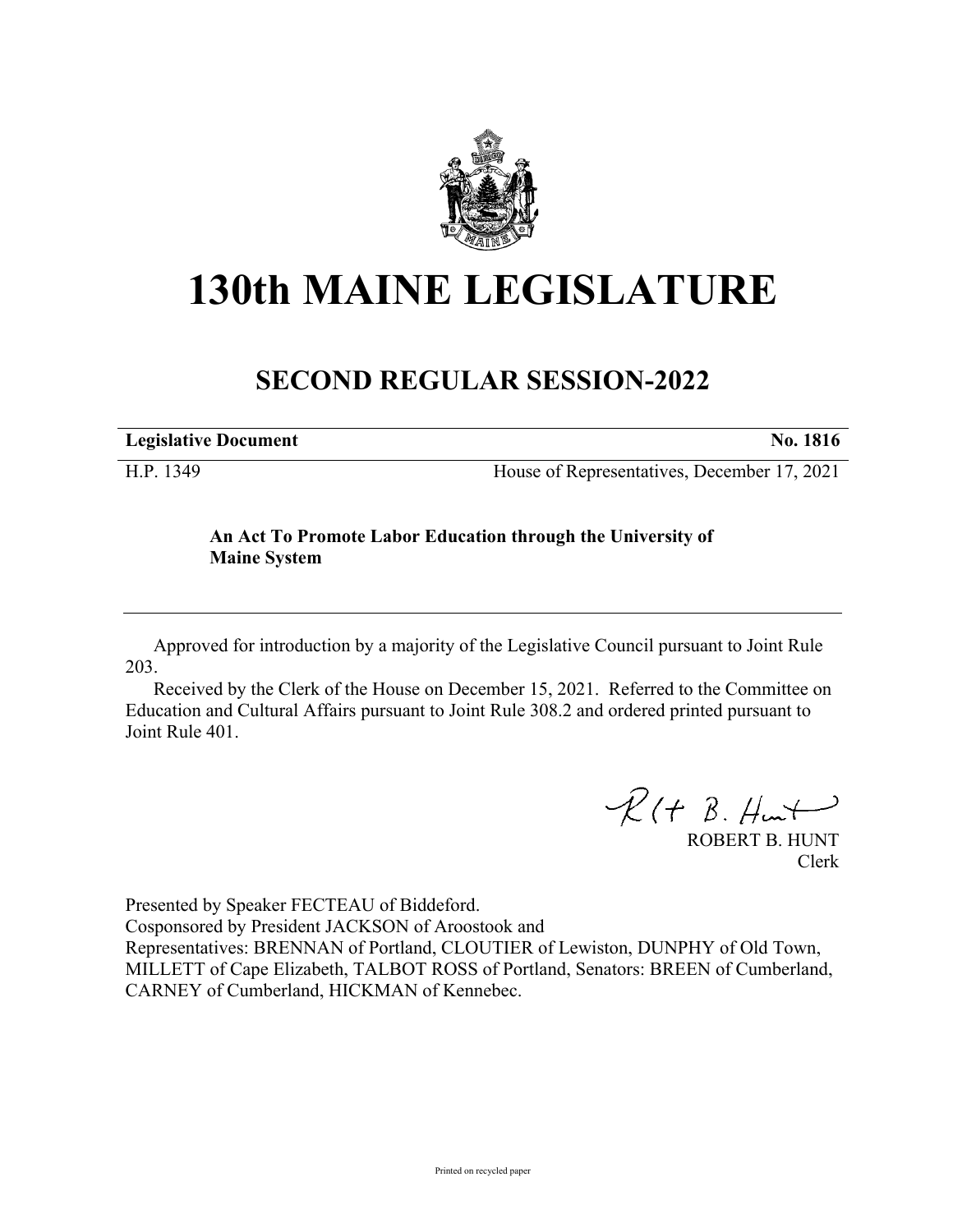#### 1 **Be it enacted by the People of the State of Maine as follows:**

2 **Sec. 1. Labor and community education center.** The University of Maine 3 System shall establish the Dr. Charles A. Scontras Labor Center, referred to in this Act as 4 "the center," a labor and community education center, at the University of Southern Maine. 5 The center must focus on providing lifelong community-based labor education, research 6 and outreach and must offer workshops, symposia, skills-based learning and opportunities 7 to conduct applied research. The center must work collaboratively with the President of 8 the University of Southern Maine to integrate university curricula and faculty into 9 education offered by the center. In establishing the center, the University of Maine System 10 shall designate the credentials provided by the center, including, but not limited to, 11 professional certifications and continuing education units.

12 **Sec. 2. Appropriations and allocations.** The following appropriations and 13 allocations are made.

#### 14 **UNIVERSITY OF MAINE SYSTEM, BOARD OF TRUSTEES OF THE**

#### 15 **Bureau of Labor Education N943**

16 Initiative: Provides ongoing funds to expand the capacity for applied research, ongoing 17 labor history and customized educational programs for the organized and unorganized labor 18 force in the State.

| 19 | <b>GENERAL FUND</b>       | 2021-22 | 2022-23   |
|----|---------------------------|---------|-----------|
| 20 | All Other                 | S0      | \$200,000 |
| 21 |                           |         |           |
| 22 | <b>GENERAL FUND TOTAL</b> | \$0     | \$200,000 |

#### **Labor and Community Education Center N942** 23

24 Initiative: Provides ongoing funds to establish and maintain a labor and community 25 education center at the University of Southern Maine to provide labor education and 26 outreach.

| 27 | <b>GENERAL FUND</b>       | 2021-22 | 2022-23   |
|----|---------------------------|---------|-----------|
| 28 | All Other                 | \$0     | \$500,000 |
| 29 |                           |         |           |
| 30 | <b>GENERAL FUND TOTAL</b> |         | \$500,000 |

30

27 31

| 32 | UNIVERSITY OF MAINE SYSTEM, BOARD OF    |         |           |
|----|-----------------------------------------|---------|-----------|
| 33 | <b>TRUSTEES OF THE</b>                  |         |           |
| 34 | <b>DEPARTMENT TOTALS</b>                | 2021-22 | 2022-23   |
| 35 |                                         |         |           |
| 36 | <b>GENERAL FUND</b>                     | \$0     | \$700,000 |
| 37 |                                         |         |           |
| 38 | <b>DEPARTMENT TOTAL - ALL FUNDS</b>     | \$0     | \$700,000 |
| 39 | $C$ in an $\mathbf{I}$ and $\mathbf{I}$ |         |           |

#### 32 **SUMMARY**

This bill directs the University of Maine System to establish a labor and community 34 education center at the University of Southern Maine focused on providing lifelong 40 41